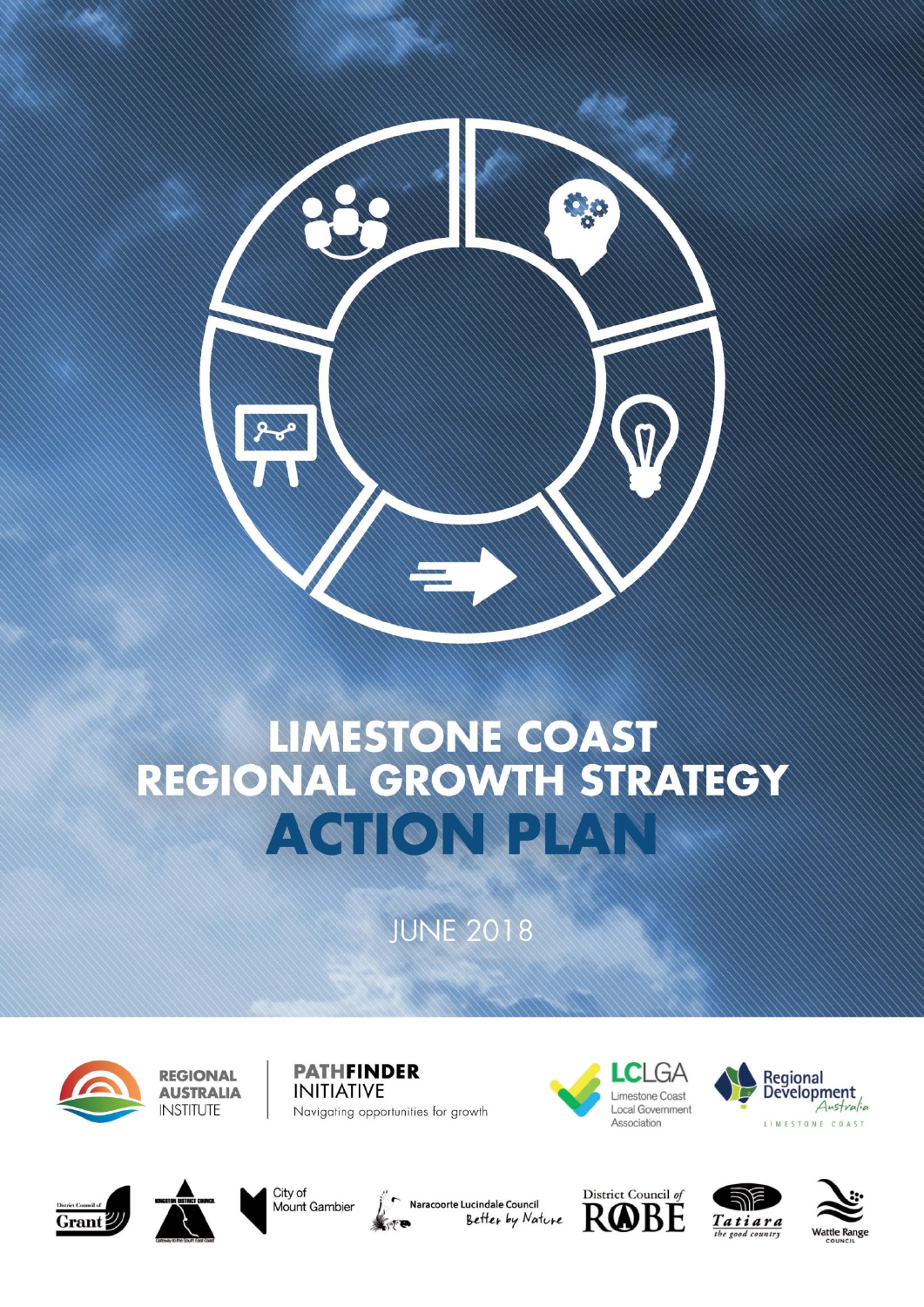

# **FROM STRATEGY TO ACTION**

This document is the Action Plan that supports implementation of the Limestone Coast Regional Growth Strategy. It provides the foundations for regional leaders to prioritise and deliver projects that will make a significant impact creating a stronger, more vibrant regional economy.

The Regional Growth Strategy's six priority areas and associated strategic directions are expected to remain quite stable over the coming decade. In contrast, Action Plan projects should shift and evolve over time. This is to ensure the region can best position its self to respond effectively to new and emerging challenges and opportunities, while not losing sight of its overall strategic goals.

As a 'living' document, this Action Plan provides an opportunity for people in the Limestone Coast to submit new projects on an ongoing basis for consideration by the Limestone Coast Local Government Association (LCLGA) as a project of regional significance, particularly when it is designed to have an impact lifting economic performance in the region as a whole.

In this respect, this Action Plan does not limit the number, scale and scope of regional projects that can be included. However, it does provide an important frame for considering what constitutes a project of regional significance, by testing for:

- Alignment with the Regional Growth Strategy priority areas and strategic directions;
- Scale and distribution of regional economic benefits;
- Need for multi-agency, multi-government and industry support or collaboration; and
- Likelihood of success.

# **PRIORITY AREAS AND SUPPORTING ACTIONS**

The Limestone Coast Regional Growth Strategy defines six priority areas for focus. They are:

- 1. Increase the working age population, by attracting and retaining more people across the region to fill key skills gaps and support vibrant and sustainable regional communities;
- 2. Building on the region's competitive advantage in agribusiness;
- 3. Capturing employment opportunities in growing sectors like healthcare and social assistance;
- 4. Supporting the development of a vibrant business ecosystem;
- 5. Region-wide collaboration to develop a more coordinated tourism market; and
- 6. Securing investment to deliver regional infrastructure priorities enabling growth.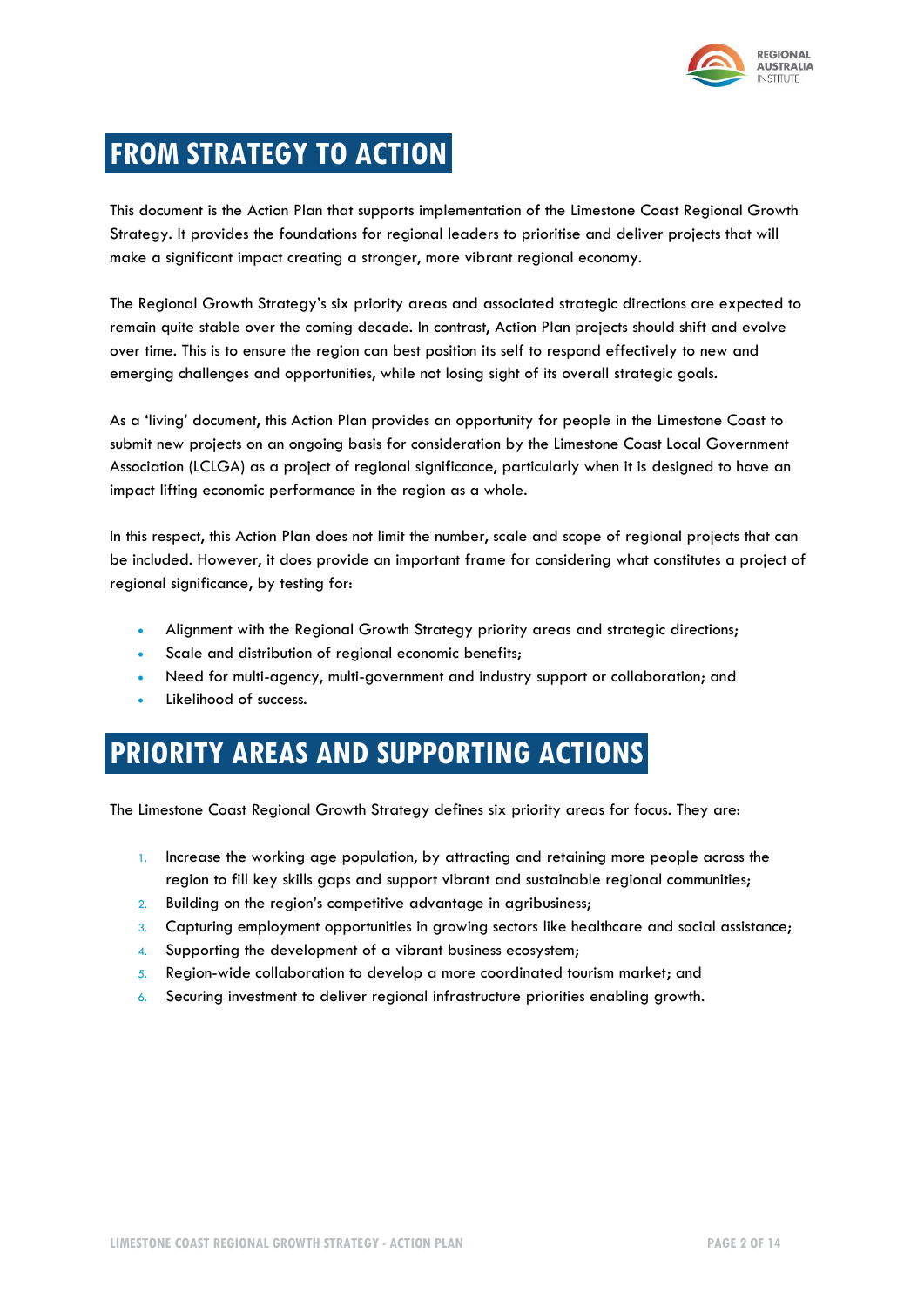



# **1. INCREASE THE WORKING AGE POPULATION**

### **STRATEGIC DIRECTIONS**

#### **1.1 Collaborate across the region to develop a targeted migration strategy that includes:**

- Addressing labour shortages and skill needs across the region;
- Establishing a matching system creating direct links between employers and potential migrant workers;
- Developing a systematic and integrated approach to settlement taking into account the needs for initial and ongoing settlement support; and
- Advocating for additional resources to build local capacity and support services for settlement communities and new arrivals.
- **1.2 Support the development of social infrastructure** including hard (eg. health, education, arts and culture, sports and recreation facilities) and soft (eg. child care, community networks, cultural and arts activities), to maintain and improve the liveability of the Limestone Coast.
- **1.3 Enable greater retention of the region's youth** by fostering stronger links and partnerships between local industries and regional students, exposing them early in their career decision making processes to local pathways.
- **1.4 Encourage older workers to remain active in the workforce** beyond traditional retirement age to mitigate increasing workforce and skills shortages. This may include encouraging transitional arrangements such as moving to part time, casual work and volunteering activities that sustain and build the regions social and human capital.

| <b>Strategic Direction</b> | Action                                                                                                                                                                                                                                                                                  | Project Leader(s)                             |
|----------------------------|-----------------------------------------------------------------------------------------------------------------------------------------------------------------------------------------------------------------------------------------------------------------------------------------|-----------------------------------------------|
| 1.1, 1.2, 1.3 and 1.4      | PRIORITY PROJECT: Develop and implement a<br>migration program to attract new people into the<br>region, targeting immediate labour and skills<br>shortage opportunities, as well as a larger<br>regionally planned and coordinated program at<br>scale over the medium to longer term. | <b>LCLGA</b> and its seven<br>member councils |
| 1.1, 1.3 and 1.4           | Deliver a Workforce Development Plan, detailing<br>current and emerging workforce gaps, and use it<br>to support regionally coordinated, proactive<br>migration, skills and labour supply programs at<br>scale - targeting priority needs across the region.                            | <b>RDALC</b>                                  |
| 1.1 and 1.3                | Proactively identify immediate skills and labour<br>shortages in the region, and then specifically<br>target them with labour attraction initiatives that<br>promote regional employment and workforce<br>participation opportunities.                                                  | <b>RDALC</b>                                  |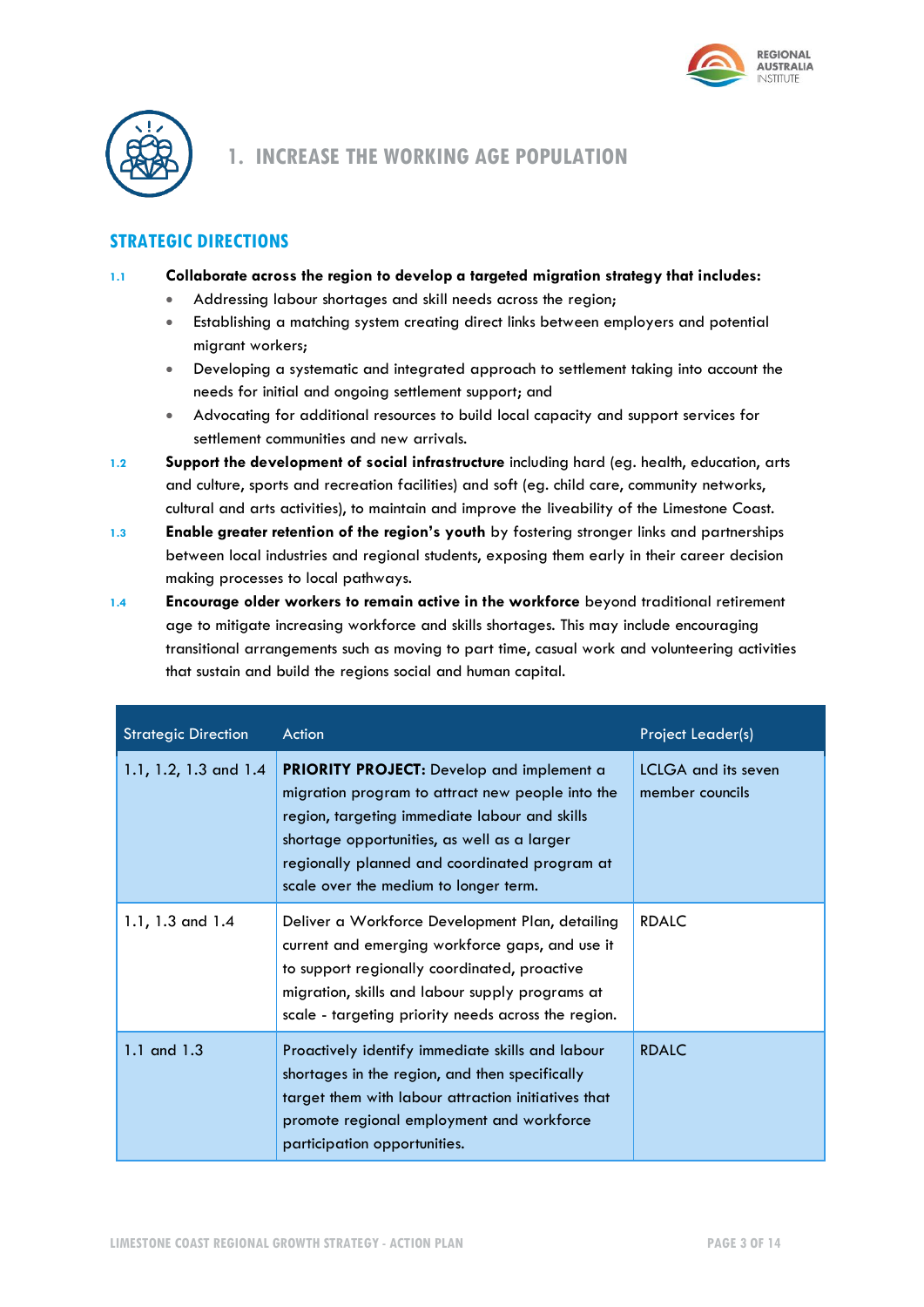

| 1.1 | Continue to implement the 'Your Professional<br>Network' pilot program encouraging greater<br>population retention across the region.                                                                            | <b>RDALC</b>                                           |
|-----|------------------------------------------------------------------------------------------------------------------------------------------------------------------------------------------------------------------|--------------------------------------------------------|
| 1.1 | Implement the 'Regional Issues, Problems, and<br>Ideas Taskforce' pilot program (RIPIT) to cultivate<br>greater awareness of what the region has to<br>offer, supporting population retention and<br>attraction. | PIRSA, supported by<br>DE and LCEDG                    |
| 1.2 | Redevelopment and upgrade the Mount Gambier<br>Airport to improve landside and airside<br>infrastructure, as well as the quality and variety of<br>the region's air transport services available.                | <b>District Council of Grant</b>                       |
| 1.2 | Promote the 'Naracoorte Driving Growth Linking<br>Industry' project to construct a community centre<br>and develop a commercial/industrial hub.                                                                  | Naracoorte-Lucindale<br>Council                        |
| 1.2 | Redevelop the Naracoorte Sports Centre to<br>improve social infrastructure, increase community<br>participation, health and wellbeing.                                                                           | Naracoorte-Lucindale<br>Council                        |
| 1.2 | Collaborate to secure funding for implementation<br>of the Limestone Coast Regional Academy.                                                                                                                     | LCLGA in partnership with<br>its seven member councils |
| 1.2 | Collaborate to secure funding for detailed<br>planning and implementation of the Mt Gambier<br>Indoor Aquatic and Recreation Centre project.                                                                     | City of Mt Gambier                                     |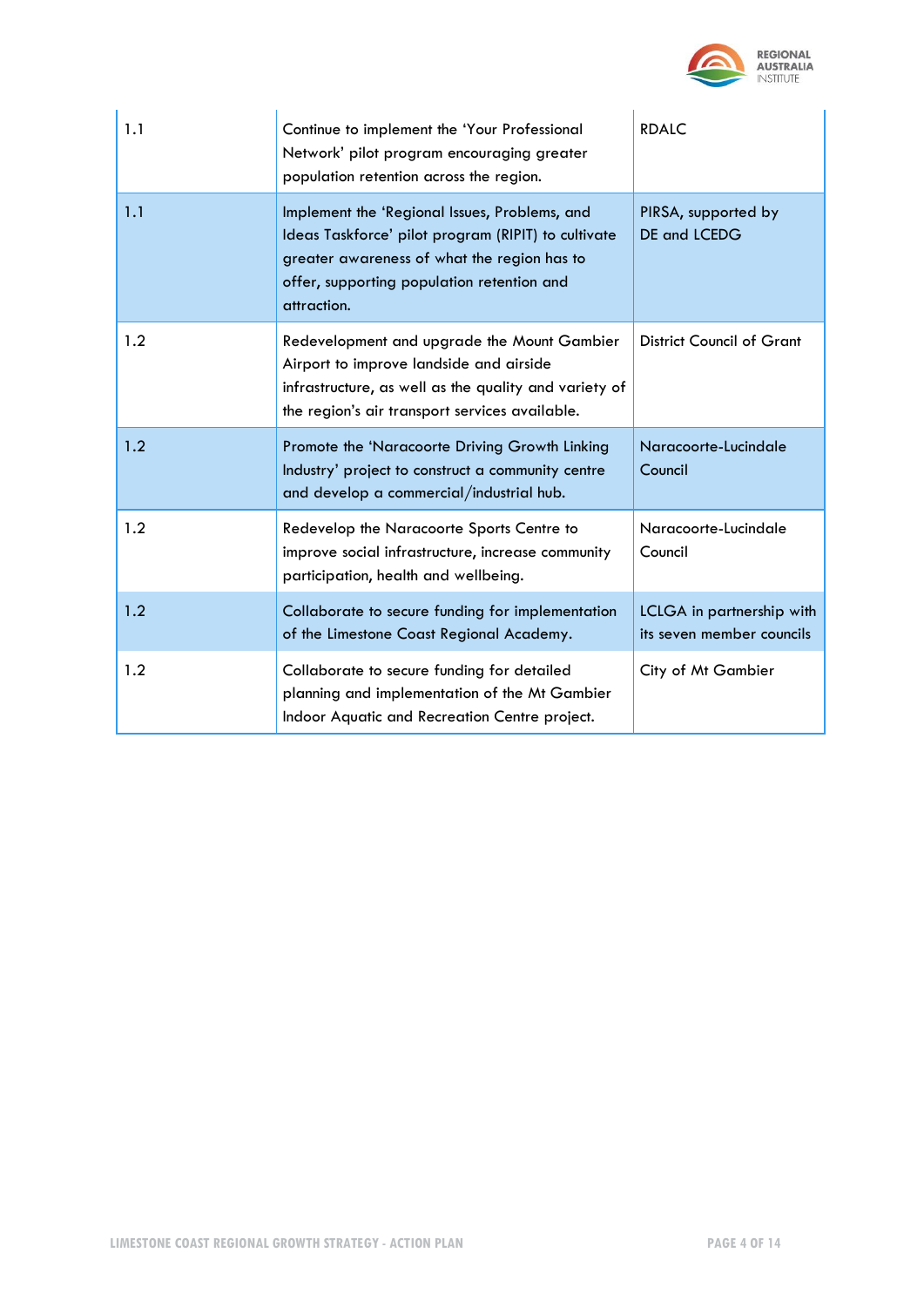



## **2. BUILD ON COMPETITIVE ADVANTAGE IN AGRIBUSINESS**

- **2.1 Lift SME capability throughout the region** with an emphasis on value-adding and small business skilling. With the vast majority of businesses in the region family operated or small to medium in size, it is critical they have the tools and skills to explore new opportunities, adapt to changing circumstances and reach their full potential.
- **2.2 Foster greater collaboration along the supply chain** to support diversification, research and development, and innovation in the agribusiness industry. This includes building stronger networks and industry clusters to improve the capability of agribusiness SMEs across the Limestone Coast region.
- **2.3 Partner with industry and regional agribusinesses** to investigate and implement industry led approaches to addressing skills and training needs. With a gap in the provision of quality, locally available training options, creative approaches are needed to meet existing and new demand for industry skills and education programs in the region.
- **2.4 Collaborate to increase awareness of the region's quality agricultural produce** by delivering coordinated, strategically focused marketing and regional branding of locally made value added produce. This includes building and applying brand management frameworks to ensure 'clean, green, high quality' brand values are consistently strengthened and clearly differentiate the Limestone Coast's value added produce in domestic and international markets.

| <b>Strategic Direction</b> | Action                                                                                                                                                                                                                                                                              | Project Leader(s)                                                                                                         |
|----------------------------|-------------------------------------------------------------------------------------------------------------------------------------------------------------------------------------------------------------------------------------------------------------------------------------|---------------------------------------------------------------------------------------------------------------------------|
| 2.1, 2.2 and 2.4           | <b>PRIORITY PROJECT:</b> Develop an agribusiness<br>SME focused innovation network and 'hub' to<br>support collaboration on value-adding activities,<br>cluster development, collaborative marketing,<br>supply chain opportunities, knowledge sharing<br>and information exchange. | Wattle Range Council in<br>partnership with the<br>Naracoorte-Lucindale,<br>Grant, Tatiara, Kingston<br>and Robe councils |
| $2.1$ and $2.2$            | Deliver 'On-Farm Dairy Business Assessments' to<br>inform production capacity growth and investment<br>opportunities.                                                                                                                                                               | District Council of Grant,<br><b>Wattle Range Council</b>                                                                 |
| 2.2                        | Region-wide collaboration to support successful<br>implementation of the 'Limestone Coast Red Meat<br>Cluster' project priorities.                                                                                                                                                  | Red Meat Cluster,<br>Naracoorte-Lucindale<br>Council, and LCLGA                                                           |
| 2.2                        | Support the Mount Gambier 'Forest Products<br>Innovation Hub' to expand research and<br>development opportunities in the forestry sector.                                                                                                                                           | City of Mount Gambier                                                                                                     |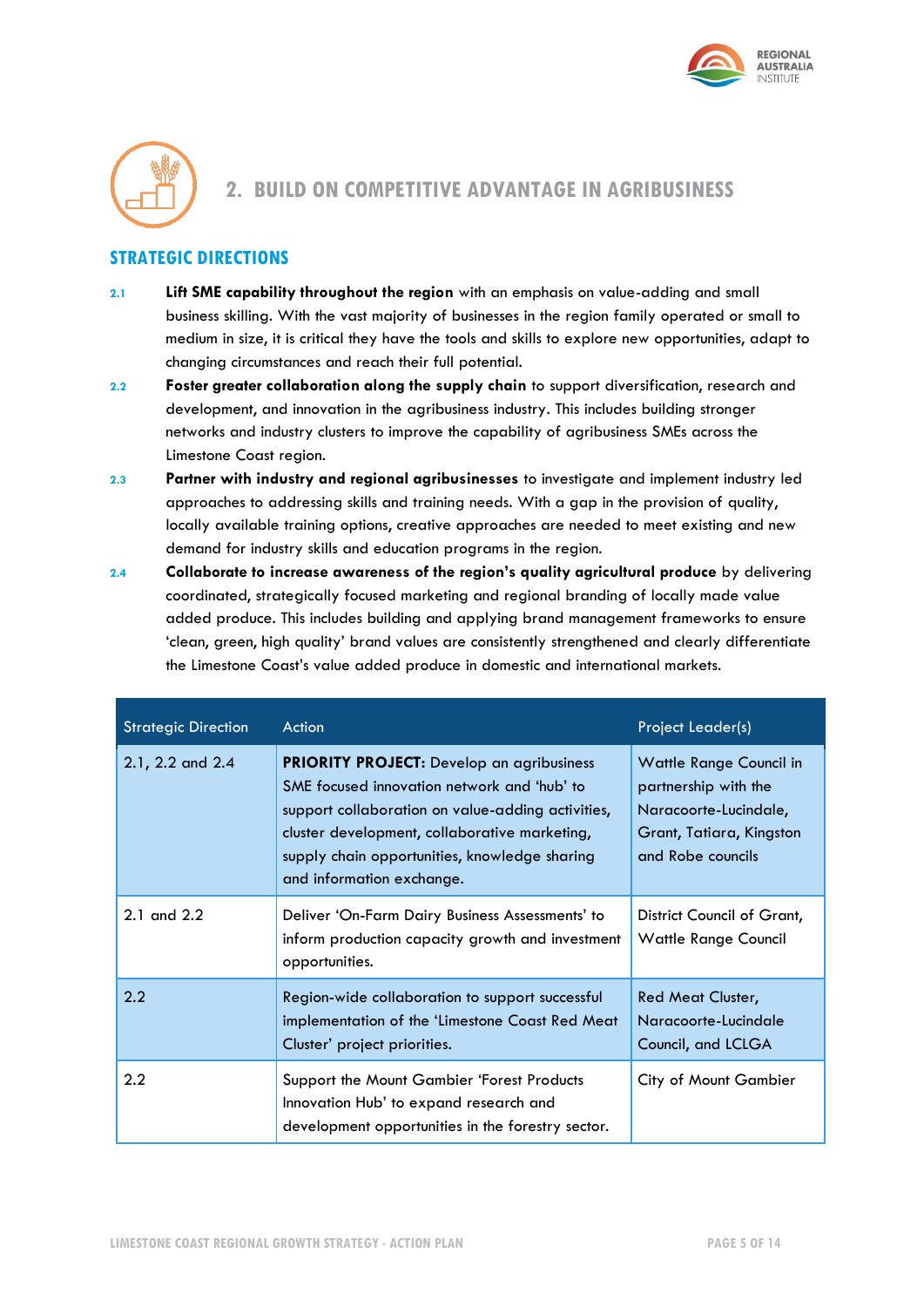

| 2.2 | Advocate and lobby for the consistent supply of<br>locally grown commodity based forestry products<br>to be made available for local value adding<br>timber product industry development and growth.                                                                                               | <b>LCLGA and its seven</b><br>member councils                                  |
|-----|----------------------------------------------------------------------------------------------------------------------------------------------------------------------------------------------------------------------------------------------------------------------------------------------------|--------------------------------------------------------------------------------|
| 2.3 | Support the 'Forestry Industry Employment Project'<br>to provide subsidised training for those wanting to<br>upskill.                                                                                                                                                                              | <b>RDALC</b>                                                                   |
| 2.3 | Re-develop and upgrade competitive regional<br>live stock exchange sale yard infrastructure and<br>associated services, with an emphasis on enhanced<br>safety, efficiency and primary production<br>outcomes                                                                                      | Naracoorte-Lucindale<br><b>Council and District</b><br><b>Council of Grant</b> |
| 2.3 | Implement the 'Driving Growth, Linking Industry'<br>project to create a linkages across the heavy<br>vehicle network and support the region's<br>agricultural sector.                                                                                                                              | Naracoorte-Lucindale<br>Council                                                |
| 2.3 | Continue development of the 'Bioenergy<br>Roadmap' project to explore feasibility and<br>implementation of biomass energy options across<br>the region.                                                                                                                                            | RDALC in partnership with<br>Renewables SA                                     |
| 2.4 | Initiate the 'Global Market Analysis' project to<br>quantify and qualify the opportunity and value of<br>potential export markets for agribusiness in the<br>Limestone Coast, including the actions and<br>investments required to convert these opportunities<br>into tangible economic outcomes. | RDALC in collaboration<br>with TradeStart                                      |
| 2.4 | Continue development of the Limestone Coast<br>Brand and the brand management framework<br>required for its appropriate application to value<br>added agricultural produce; and work with<br>agribusiness SMEs to systematically implement it.                                                     | LCLGA in partnership with<br>its seven member councils                         |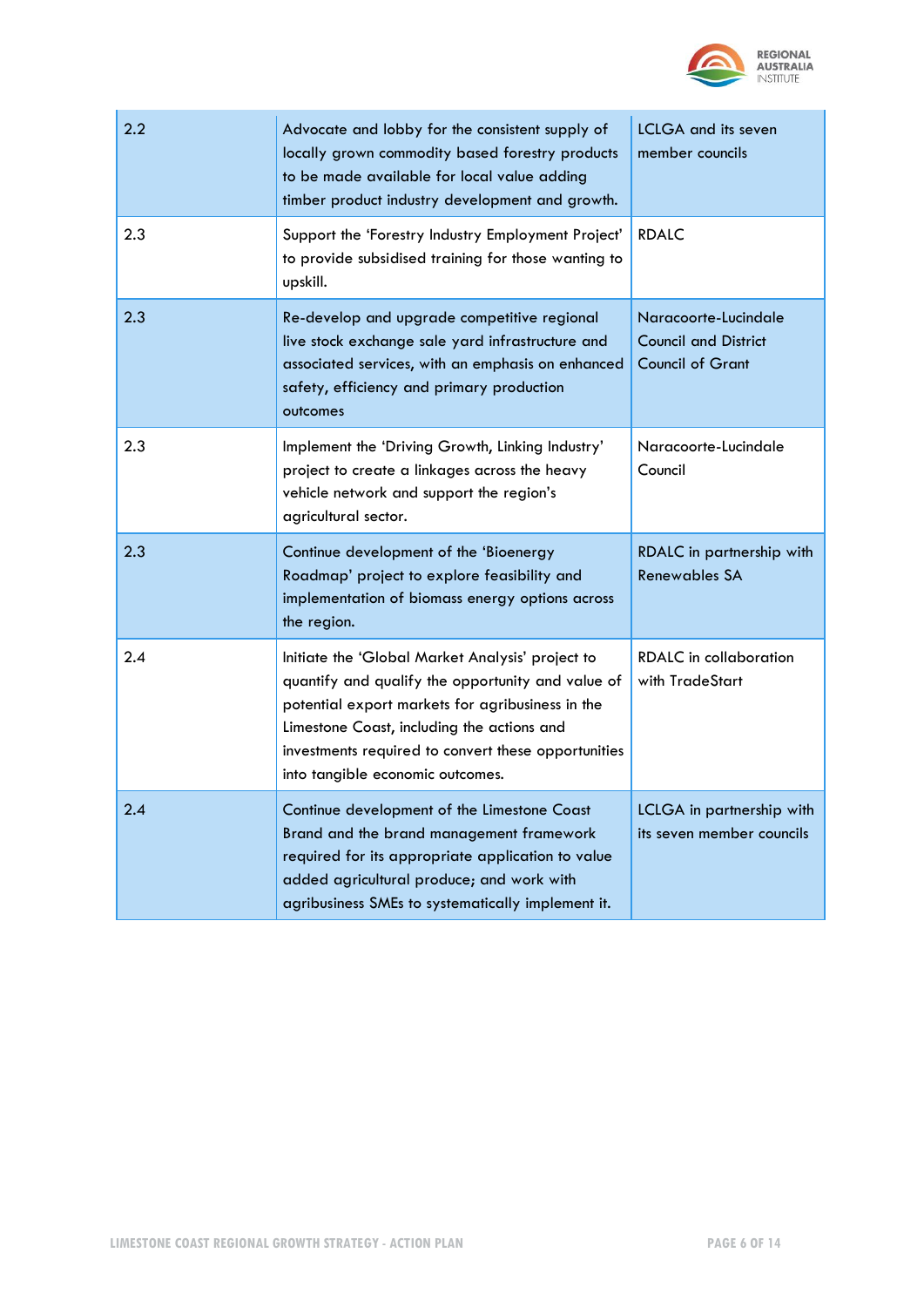



# **3. CAPTURE EXPECTED GAINS IN THE HEALTHCARE AND SOCIAL ASSISTANCE SECTOR**

- **3.1 Promote the value of Healthcare and Social Assistance as a high growth industry to the region**. As demand for different healthcare services change, it is critical to ensure the community understands and recognises the importance of these new opportunities as potential career paths.
- **3.2 Build stronger pathways** between schools, training organisations and the regional health and aged care industry to meet growing demand for health services skills across the industry. In addition, explore the potential for older workers in the region to retrain or upskill in the health services sector to meet growing regional demand.
- **3.3 Coordinate effort across the region to attract medical and allied health professionals** to overcome skills shortages. A whole of community approach from local leaders and businesses is required to support targeted recruitment and ensure positive experiences to encourage longterm retention.
- **3.4 Facilitate NDIS rollout initiatives** such as the NDIS Workforce Development Hub supporting service providers, stimulate local service provision across each LGA, and promote the disability (and aged care) sectors as rewarding career paths.
- **3.5 Support the attraction of retirees and investment in aged care infrastructure**, including marketing as an 'age-friendly' region with business opportunities available in a broad range of associated health, accommodation and recreation services.

| <b>Strategic Direction</b> | Action                                                                                                                                                                                                    | <b>Project Leader(s)</b>                                            |
|----------------------------|-----------------------------------------------------------------------------------------------------------------------------------------------------------------------------------------------------------|---------------------------------------------------------------------|
| 3.4                        | <b>PRIORITY PROJECT:</b> Deliver the 'NDIS Disability<br>Workforce Hub' to grow workforce capacity and<br>capability in the Health and Social Assistance<br>Sector across the region.                     | <b>RDALC</b>                                                        |
| 3.1, 3.3, 3.5              | Incorporate the attraction of retirees and<br>investment in aged care infrastructure, health and<br>recreation services as a specific opportunity in the<br>Limestone Coast region Investment Prospectus. | RDALC in partnership with<br>LCLGA and its seven<br>member councils |
| 3.2, 3.3, and 3.5          | Develop a Healthcare Hub to foster growth in<br>demand for healthcare and attract investment in<br>aged care and allied health services.                                                                  | Naracoorte-Lucindale<br>Council                                     |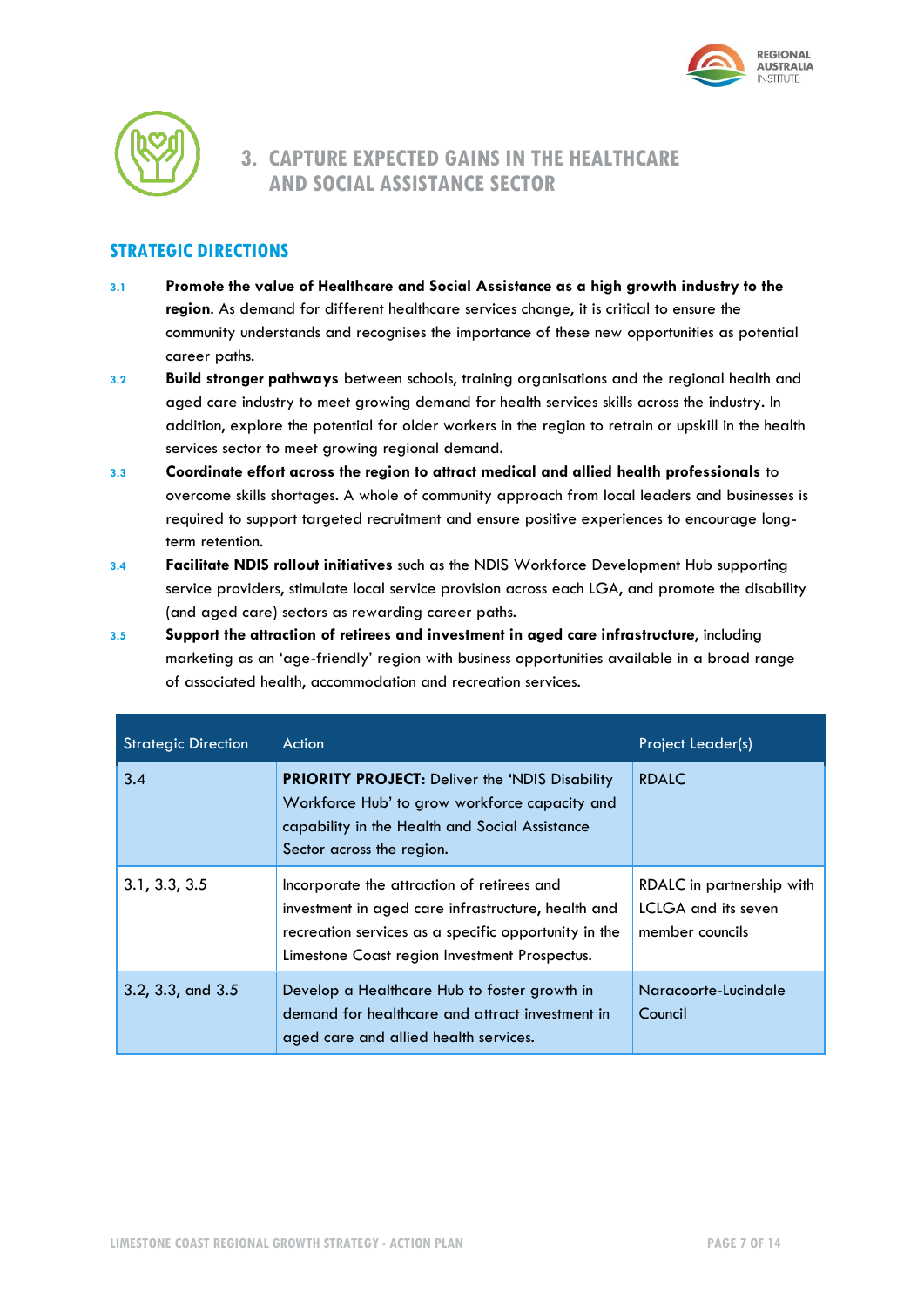



**4. SUPPORT THE DEVELOPMENT OF A VIBRANT BUSINESS ECOSYSTEM** 

- **4.1 Promote entrepreneurial activity in the region** by producing engaging stories about local businesses innovating, value-adding, or doing things differently to inspire a regional culture of entrepreneurship.
- **4.2 Support region-wide access to business upskilling and mentoring for SMEs.** Ensuring that programs to lift business capability are delivered regionally and tackling connectivity constraints (both physical and digital) will be critical to lifting the region's 'business dynamo'.
- **4.3 Encourage businesses across the region to position themselves as 'employers-of-choice'**; for example - by developing training and career pathways for prospective employees and fostering an appealing workplace culture in order to retain regional talent.
- **4.4 Raise the level of digital skilling across the region** to ensure businesses are able to take advantage of digital economy growth opportunities, respond to the challenges of increasing online competition globally, and emerging trends towards automation. While lack of digital connectivity can be a constraint, ensuring regional businesses have the technology and technological knowledge required to participate in the digital economy when they are connected (eg. online marketing, software as a service, and e-commerce) will be vital.
- **4.5 Expand awareness and take-up of programs lifting business performance,** including those delivered by local, state and federal governments; such as grants, assistance packages, industry development and export programs throughout the Limestone Coast.

| <b>Strategic Direction</b> | Action                                                                                                                                                                                                                                                                                                                                                                                                                                                                                                         | <b>Project Leader(s)</b>                                                                                                             |
|----------------------------|----------------------------------------------------------------------------------------------------------------------------------------------------------------------------------------------------------------------------------------------------------------------------------------------------------------------------------------------------------------------------------------------------------------------------------------------------------------------------------------------------------------|--------------------------------------------------------------------------------------------------------------------------------------|
| 4.1 and 4.5.               | <b>PRIORITY PROJECT:</b> Develop and implement<br>prestigious Limestone Coast Business Innovation<br>Awards; calling out for entries right across the<br>region, bringing innovators and entrepreneurs<br>together, showcasing the 'top 10' at a regional,<br>state and national level, role modelling their<br>success, and inspiring others to also take action on<br>innovation as an urgent business imperative that is<br>valued and respected as a regional economic<br>growth and development priority. | LCLGA in partnership with<br>its seven member councils,<br>State and Federal MPs,<br>SA department of state<br>development and RDALC |
| 4.1, 4.2, 4.4 and 4.5      | Lead discussions and forums with SMEs in the<br>region on the importance of taking a proactive<br>approach to not just taking up fast broadband<br>technology, but also learning the new skills<br>required to put it into action. This includes raising<br>awareness of how businesses can create<br>significant growth by enabling innovation in the                                                                                                                                                         | RDALC with support the<br>from the Limestone Coast<br>region's seven councils                                                        |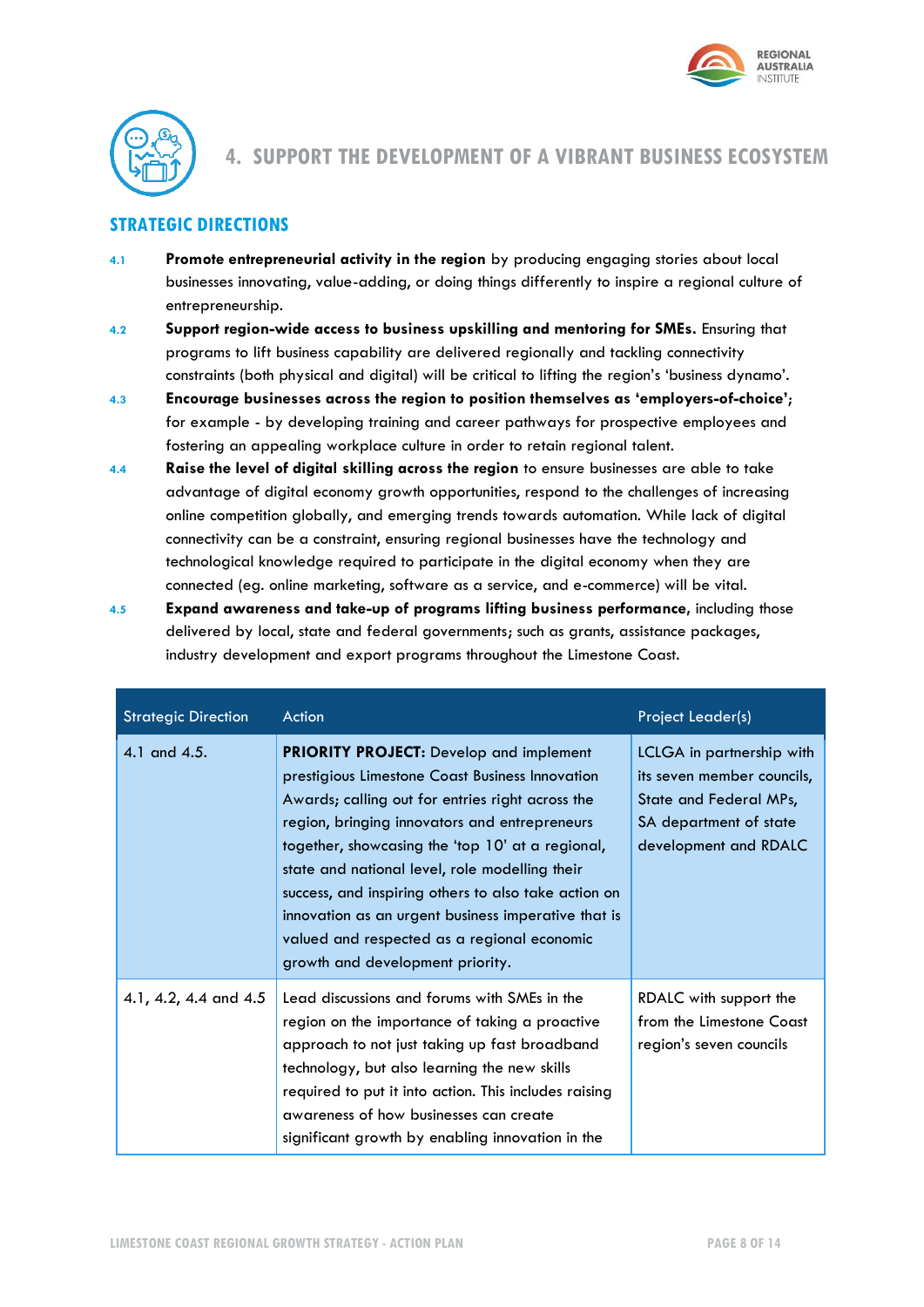

|             | development of new products and services,<br>achieving efficiency gains, and new ways to<br>reach, engage and stay connected with customers.                                                                                                                                                               |                                                               |
|-------------|------------------------------------------------------------------------------------------------------------------------------------------------------------------------------------------------------------------------------------------------------------------------------------------------------------|---------------------------------------------------------------|
| 4.1         | Implement the Limestone Coast Leadership<br>Program (LCLP) to establish an emerging and<br>existing leaders' program supported by an active<br>alumni network and regional businesses.                                                                                                                     | <b>LCEDG</b>                                                  |
| 4.1         | Develop an innovative approach to waste<br>management within the region to attract<br>investment and new business ventures.                                                                                                                                                                                | <b>LCLGA</b>                                                  |
| 4.2 and 4.5 | Implement the 'eNVIsion Incubator' to deliver<br>business skilling and mentoring programs region-<br>wide; providing services to a pipeline of<br>enterprises that are well positioned to stimulate<br>new growth and jobs.                                                                                | Flinders University,<br>City of Mount Gambier,<br>Auslndustry |
| 4.2 and 4.5 | Take action to proactively identify and enrol<br>eligible businesses with growth potential across<br>the region in the 'Small Business Support Services<br>Program', including measuring the impact of this<br>work by benchmarking change in participating<br>businesses performance over time.           | <b>RDALC</b>                                                  |
| 4.3 and 4.4 | Engage with the retail sector to conduct an<br>internal and external analysis of the competitive<br>environment, specifically identifying the challenges<br>and opportunities for retail in the Limestone Coast,<br>and the priorities for action required to ensure<br>ongoing sustainability and growth. | <b>RDALC</b>                                                  |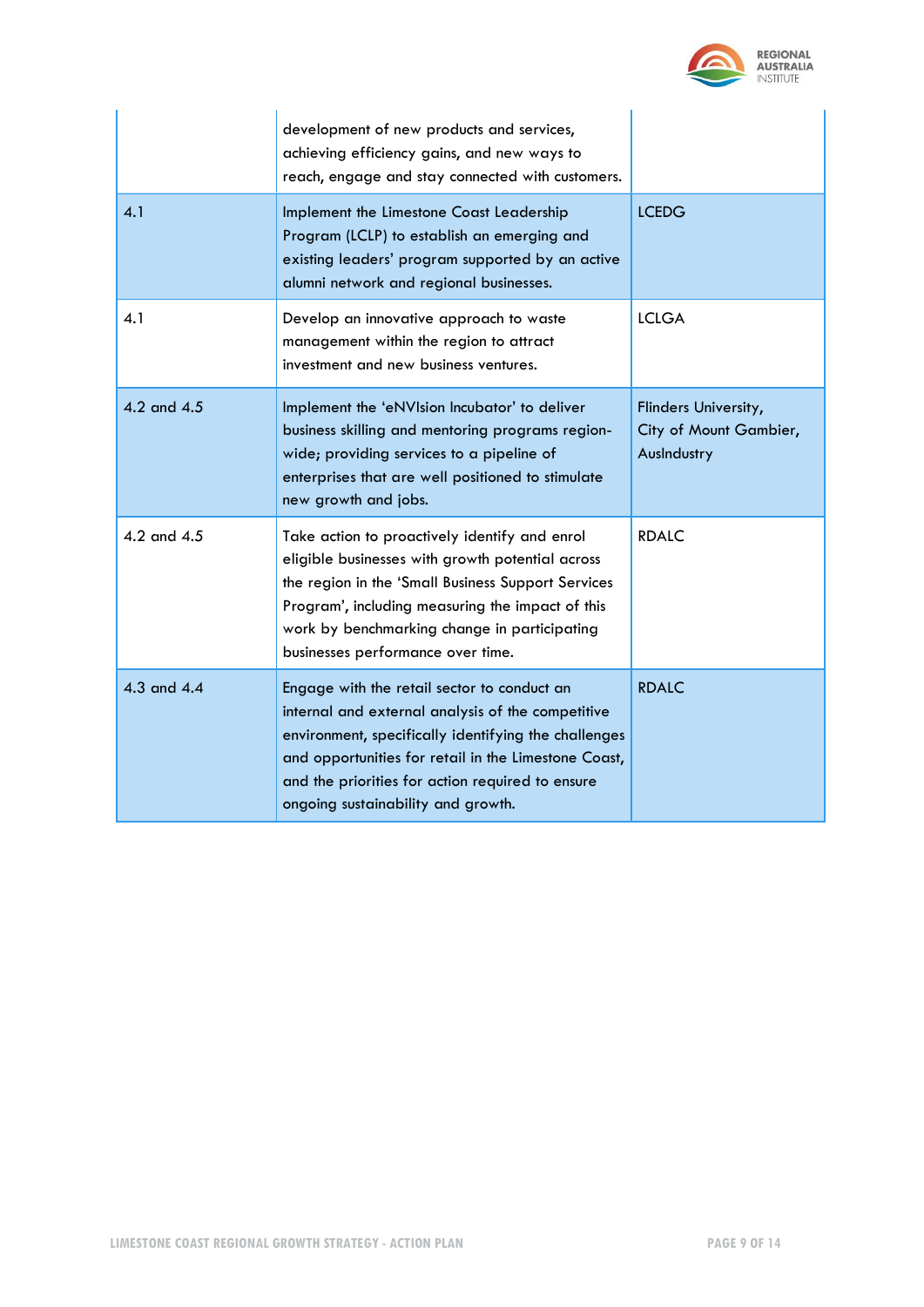



**5. COLLABORATE TO BUILD TOURISM CAPACITY IN THE REGION**

- **5.1 Resource and strengthen the capability of the Limestone Coast's regional tourism organisational framework** (RTO), enabling strong leadership, management, coordination and delivery of regional tourism activities lifting visitor numbers, length of stay and spend per head.
- **5.2 Through the RTO, deliver regionally coordinated destination marketing activities**, clearly targeting highest priority domestic and international opportunities for growth, aligned with well-defined regional 'hero experiences' and associated high quality local tourism offerings.
- **5.3 Deliver regionally coordinated tourism destination and industry development activities**, through the RTO, in partnership with the South Australian Tourism Commission (SATC), Limestone Coast region councils and local tourism businesses.
- **5.4 Seek investment in regional tourism infrastructure, marketing, destination and industry development activities** that are aligned to strategic goals and lift the overall quality, variety and packaging of offerings available to visitors in domestic and international markets.

| <b>Strategic Direction</b> | <b>Action</b>                                                                                                                                                                                                                                                                                                                                                                                                                                                                                                                                                                                                        | <b>Project Leader(s)</b>                                                                                        |
|----------------------------|----------------------------------------------------------------------------------------------------------------------------------------------------------------------------------------------------------------------------------------------------------------------------------------------------------------------------------------------------------------------------------------------------------------------------------------------------------------------------------------------------------------------------------------------------------------------------------------------------------------------|-----------------------------------------------------------------------------------------------------------------|
| 5.1                        | <b>PRIORITY PROJECT:</b> Resource and implement the<br>LCLGA regional tourism framework to create a<br>coordinated, strategically focused, high impact<br>Regional Tourism Organisation (RTO), able to<br>effectively lead, manage and deliver regional<br>tourism marketing, destination and industry<br>development priorities in partnership with the<br>South Australian Tourism Commission (SATC),<br>Limestone Coast councils, and local tourism<br>businesses.                                                                                                                                                | LCLGA in partnership with<br>its seven member councils<br>and the South Australian<br><b>Tourism Commission</b> |
| 5.2                        | Develop and implement a Destination Marketing<br>Strategy (DMS) for the region defining: current<br>tourism visitor numbers, length of stay and spend<br>per head performance measures, including future<br>stretch targets; quantified and qualified target<br>markets as priority areas for growth; the region's<br>market positioning, differentiation and core brand<br>promise as it relates to key markets; hero<br>experiences and supporting offerings aligned with<br>key markets; supporting visitor information<br>services, retail and trade sales channels to market;<br>and tactical plans for action. | LCLGA in partnership with<br>its seven member councils<br>and the South Australian<br><b>Tourism Commission</b> |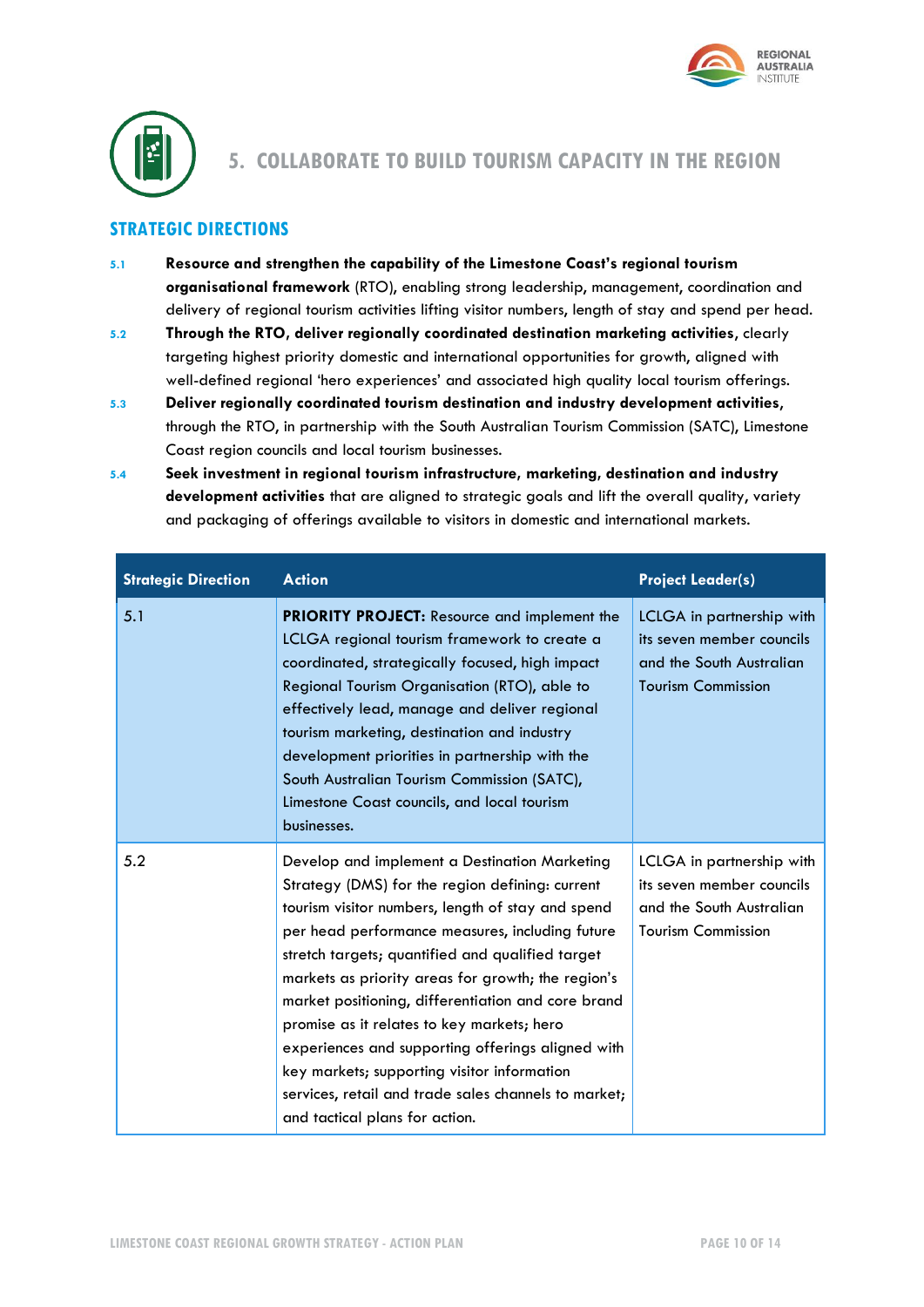

| 5.2 and 5.4 | Implement the Limestone Coast 'Mixed Dozen'<br>interactive wine trails project to grow self-drive<br>tourism visitor numbers, length of stay and spend<br>per head.                                                                                                                                                                                                | Coonawarra Grape and<br>Wine Incorporated                                                                       |
|-------------|--------------------------------------------------------------------------------------------------------------------------------------------------------------------------------------------------------------------------------------------------------------------------------------------------------------------------------------------------------------------|-----------------------------------------------------------------------------------------------------------------|
| 5.2 and 5.4 | Implement priorities identified in the 'Limestone<br><b>Coast Regional Trails Implementation Feasibility</b><br>Study' including the Coastal Trail, Rail Trail and<br>Mackillop/Woods (Aussie Camino) Trail.                                                                                                                                                       | LCLGA in partnership with<br>its seven member councils<br>and the South Australian<br><b>Tourism Commission</b> |
| 5.2         | Develop and implement highly marketable nature<br>based tourism experiences by capitalising on the<br>Limestone Coast's World Heritage listed cave and<br>fossil assets. This includes implementation of the<br>'Naracoorte Caves Connection' and Australian<br>Research Centre (ARC) linkage projects,                                                            | <b>LCLGA and Naracoorte-</b><br>Lucindale Council                                                               |
| 5.3 and 5.4 | Develop and implement a Destination Tourism Plan<br>(DTP) for the region defining: priorities for new<br>tourism product and experience development;<br>packaging and bundling opportunities; tourism<br>infrastructure needs; priorities for tourism industry<br>skills development; trade and market ready<br>program priorities; and tactical plans for action. | LCLGA in partnership with<br>its seven member councils<br>and the South Australian<br><b>Tourism Commission</b> |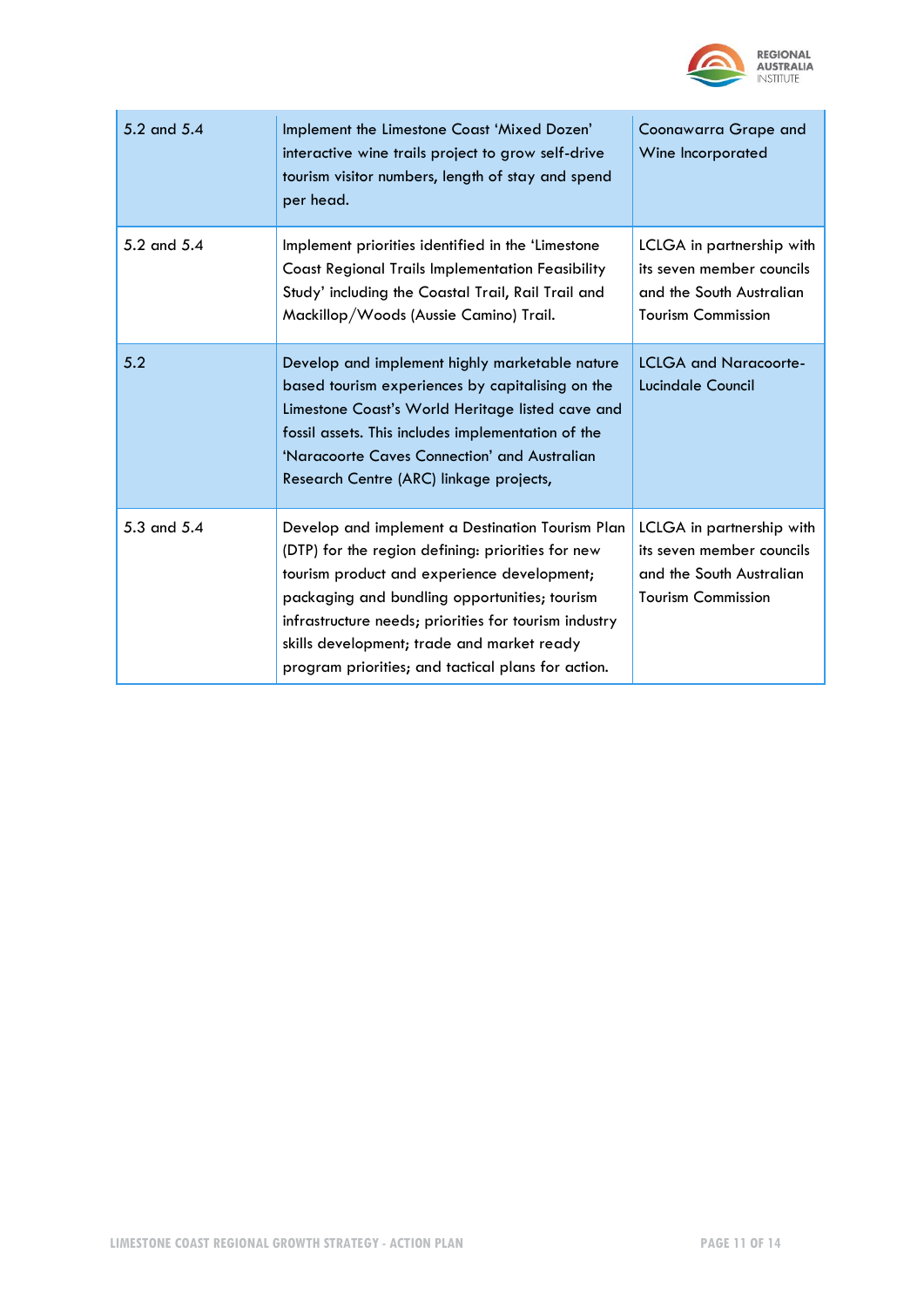



# **6 SECURING INVESTMENT TO DELIVER REGIONAL INFRASTRUCTURE PRIORITIES ENABLING GROWTH**

- **6.1 Ensure delivery of the Regional Infrastructure Audit** identifies and prioritises the hard (physical) and soft (social) infrastructure needs of the Limestone Coast, enabling a regionally coordinated approach to securing the investment required for implementation.
- **6.2 Ensure the development and launch of the Regional Investment Prospectus** is responsive to the priorities identified in the Limestone Coast Regional Growth Strategy and Infrastructure Audit, and takes a regionally coordinated, market focused approach to investment prospecting, promotion and implementation.
- **6.3 Coordinate regional advocacy and lobbying efforts** to speak with one voice in pursuit of highest priority 'hard' and 'soft' infrastructure investment needs.
- **6.4 Leverage State and Federal Government initiatives** to secure the investment required to maintain and upgrade existing regional infrastructure facilitating economic growth.

| <b>Strategic Direction</b> | <b>Action</b>                                                                                                                                                           | <b>Project Leader(s)</b> |
|----------------------------|-------------------------------------------------------------------------------------------------------------------------------------------------------------------------|--------------------------|
| 6.1                        | <b>PRIORITY PROJECT:</b> Undertake a regional<br>infrastructure audit to identify and consolidate key<br>infrastructure gaps across the region and prioritise<br>needs. | <b>RDALC</b>             |
| 6.2                        | Develop the regional investment prospectus to<br>showcase priority investment opportunities across<br>the Limestone Coast.                                              | <b>RDALC</b>             |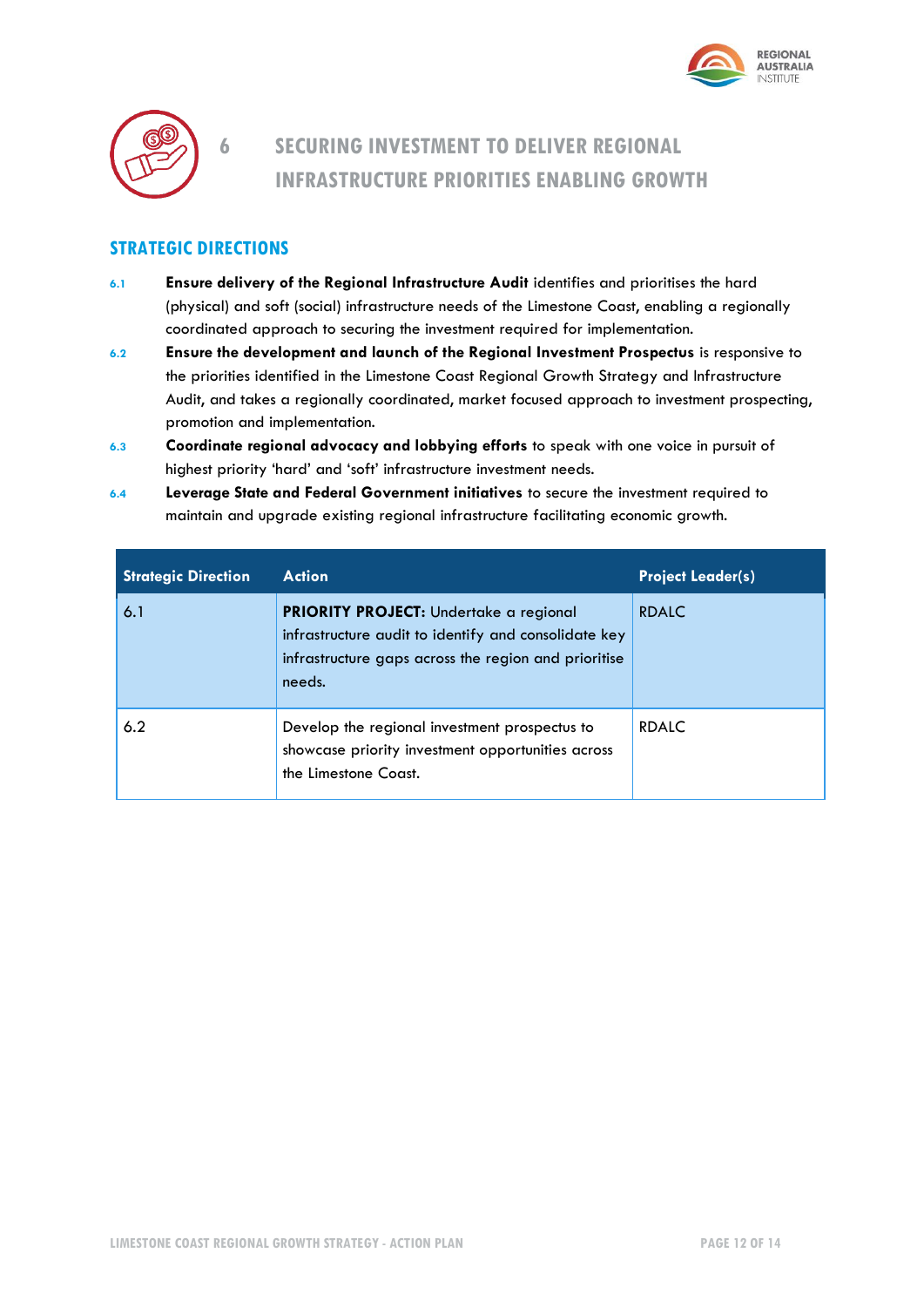

# **IMPLEMENTATION**

This Action Plan, combined with the LCLGA's more detailed project assessment and prioritisation processes, focuses effort and resources on the things most likely to deliver a win of strategic significance for the region.

Working through the existing LCLGA governance structure, the Limestone Coast Regional Economic Development Group (EDG) and Regional Tourism Organisational Framework (RTO) will work together as the 'engine room' taking action on implementation.

The Regional Growth Strategy and this Action Plan make up an important part of the LCLGA's Strategic Plan and Work Plan, and by embracing the processes these implementation groups already use, set their agenda for action. This includes working together to prioritise and confirm leadership and resources required to successfully implement each specific item identified.

This Action Plan also focuses the region's attention on the 'top six' Priority Projects requiring the majority of effort and support from regional business, government and community leaders.

These are the 'big game' items on the 'must do' list and require the majority of regional leadership and resources to successfully implement them. Working through the LCLGA, planning and action to deliver these Priority Projects must be a central focus, drawing on the resources of member organisations and those in the wider community, business and government network to get them done.

 At the time of finalising this Growth Strategy (June 2018), the 'Top 6' Priority Projects for the Limestone Coast Region include:

#### **PRIORITY AREA 1**

Invigorate the working age population, by attracting and retaining more people across the region to fill key skills gaps and support vibrant and sustainable regional communities.

**Priority Project: 'Limestone Coast Population Growth Strategy'** delivering a migration program to attract new people into the region, targeting immediate labour and skills shortage opportunities, as well as a larger regionally planned and coordinated program at scale over the medium to longer term.

#### **PRIORITY AREA 2**

Building on the region's competitive advantage in agribusiness.

**Priority Project: 'Limestone Coast Agribusiness Innovation Hub'** to support collaboration on valueadding activities, cluster development, collaborative marketing, supply chain opportunities, knowledge sharing and information exchange.